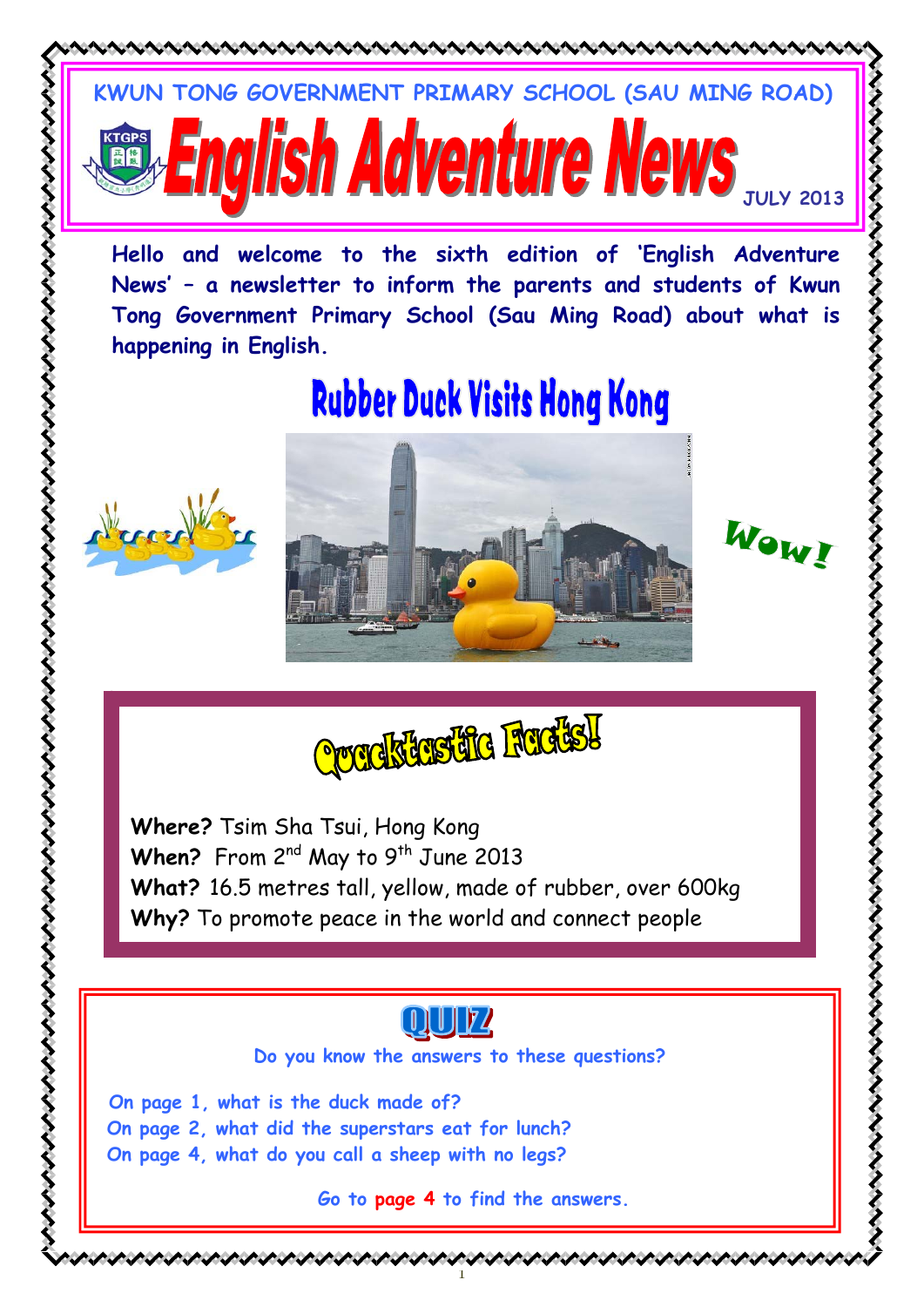





くそくさくさくさくさくさくさくさくさく

くそくそくそくさくさくさくさくさくさくさくさく



P.3 students showing their machine **P.3** students showing their machines to the class.



As part of the PLP-R/W programme, students in P.3 recently made their own imaginative machines using recycled materials. They had to collect boxes, cans or other materials and bring them to school. Before making their machines, they read a big book called Green Earth Project Week. They had to give their machine a name and think of what it can eat and drink. Finally, students





P.3 students were able to enjoy pizza again this year. When students worked hard in lessons, they received a star. For every five stars, they got a lucky draw ticket. Last month, 10 lucky students had a Pizza Hut lunch with Mr. Steven. Well done to the winners! Other students received small prizes too.

Winners of the P.3 Superstar Lucky Draw are enjoying their pizza lunch!

2

## **How to be a Superstar?**

Here are some things you can do to earn stars in lessons:

- 1. Put your hand up and answer questions.
- 2. Put extra effort into your work.
- 3. Help your team members.

ハントレック・フィン・フィン・フィン・フィン

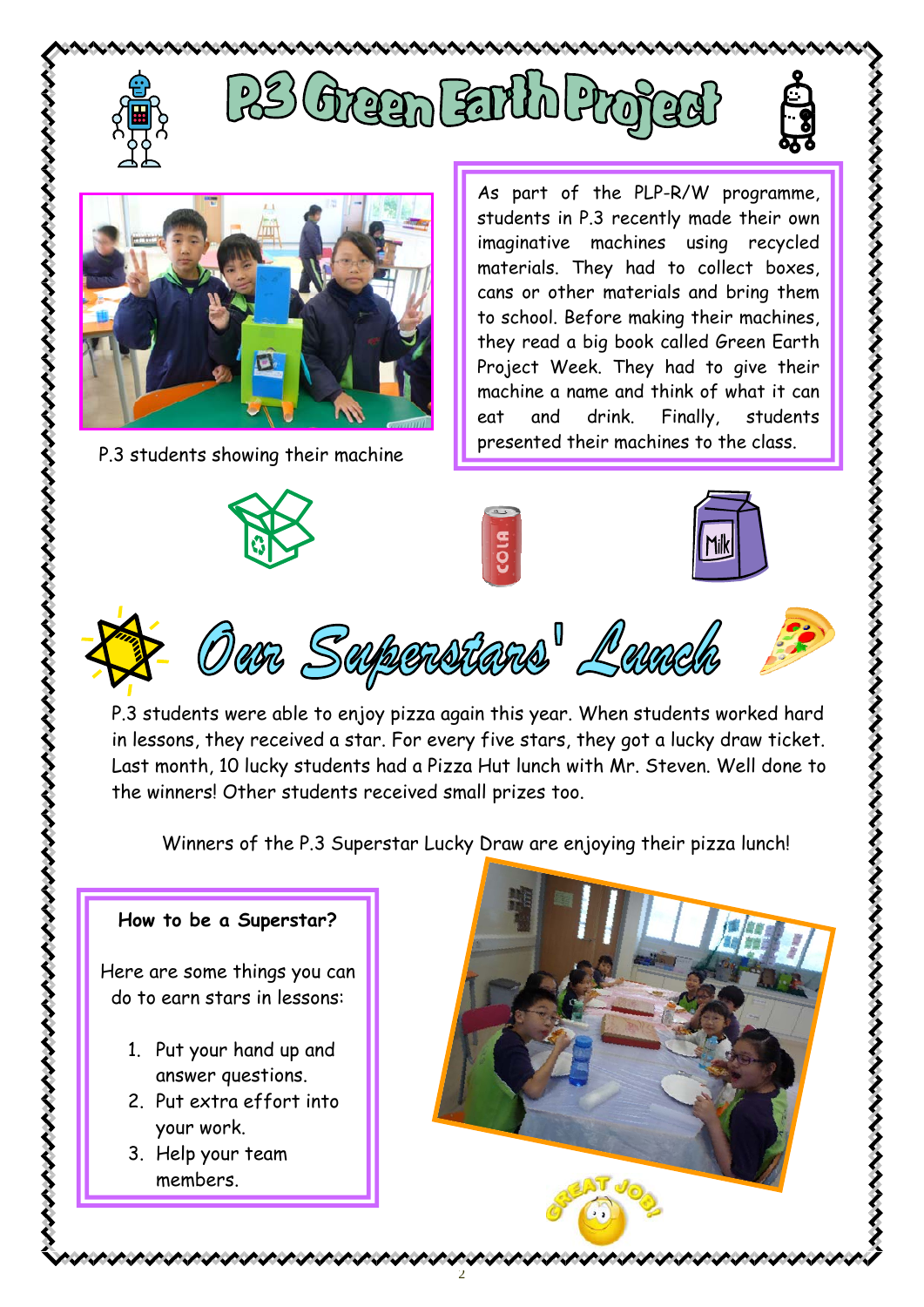

3